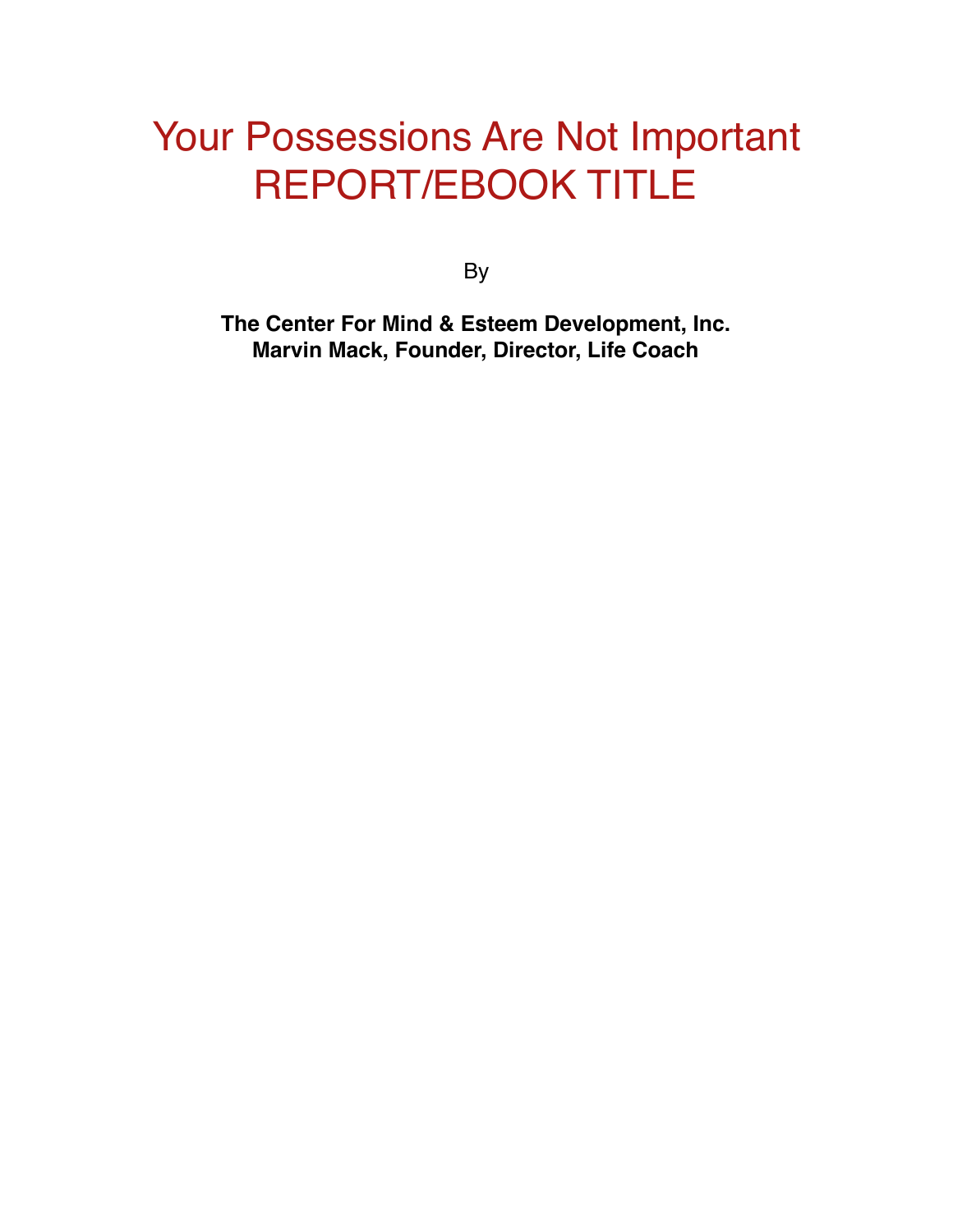#### **- Table of Contents -**

| Your Possessions Are Not Important         | 3 |
|--------------------------------------------|---|
| Using Social Media to Be Appreciative      | 5 |
| Project into Your Future                   |   |
| Show Others to Appreciate the Small Things | 9 |
| Being Appreciative Can Lower Your Stress   |   |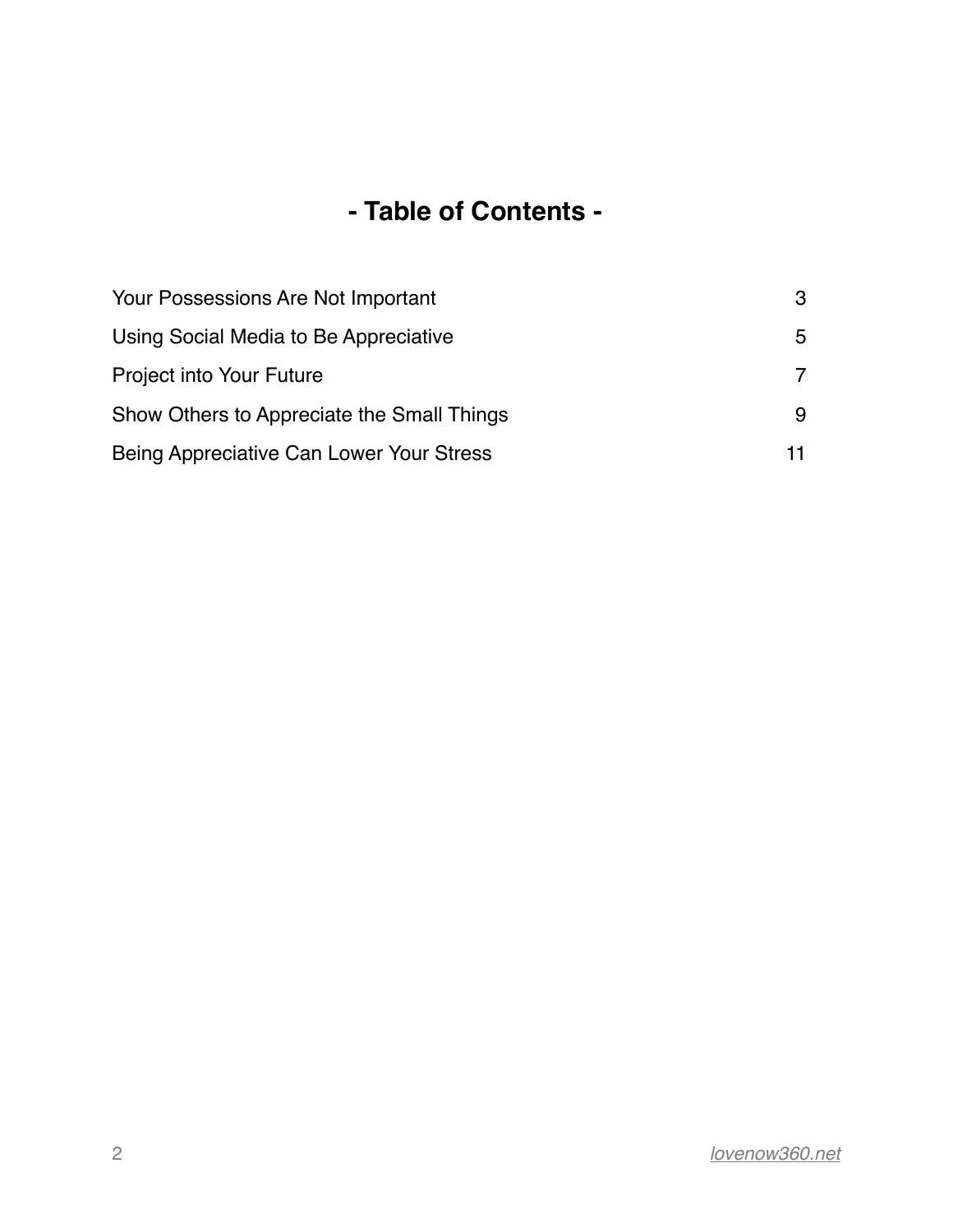#### <span id="page-2-0"></span>Your Possessions Are Not Important

You spend a good portion of your time protecting your possessions. You worked hard for them, so you want to make sure no one takes them from you. The problem is, you may be putting too much emphasis on them.

Consider that when you depart from this world, those possessions are no longer yours. Therefore, perhaps they never truly belonged to you. Even if you inherited them from the day you were born, somewhere along your lineage, someone didn't have possession of them. They were acquired during the short duration of your ancestors.

It may be nice to pass on what you have accumulated to your offspring. However, the cost of acquiring those material items matters and not just regarding financial costs. For instance, if you step on other peoples' toes to possess those items, you may not be living properly. The relationships you form are much more important than the material items you possess.

Suppose you somehow lost some material item you valued. Perhaps you misplaced it, or it was stolen. Can't you replace the item? It is understandable that it's inconvenient to have to buy something that you already possessed. However, it's not the end of the world.

Losing a family member who passes on cannot be replaced. You should hold this form of possession as being much more valuable. However, many people take this for granted until it's too late. You don't get back the time you spend (or don't spend) with them.

There are other ways to lose family members. If you are constantly working and not spending time with your family, you will alienate them. Your spouse may decide to move on, and your kids may be resentful after a while.

If you are so focused on obtaining material possessions, you risk losing friendships as well. Many of these friendships took a long time to develop. They can be destroyed quickly by your prioritizing of your possessions.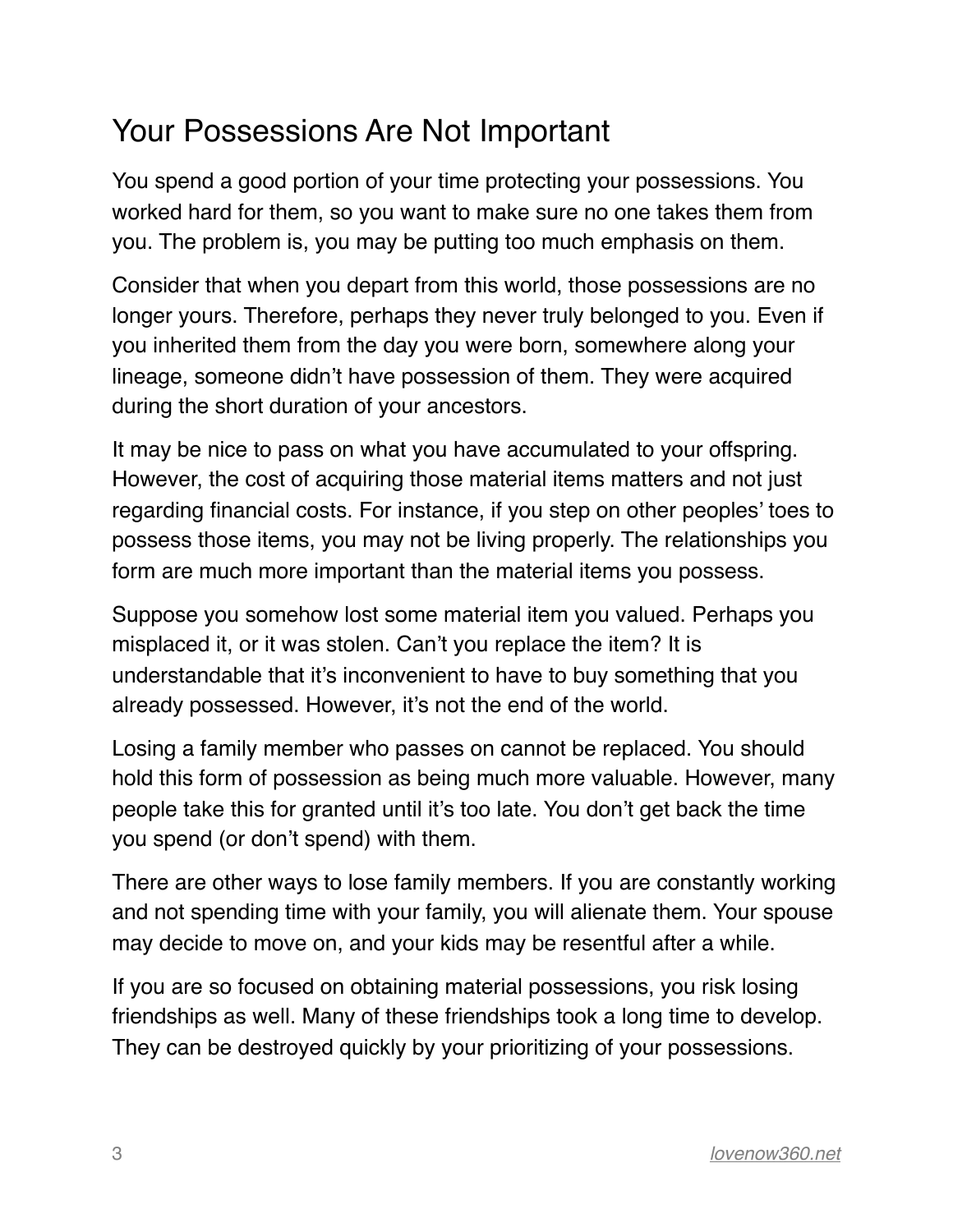Money does help make your life easier. There's no doubt about it. It's just that you cannot make it your entire purpose. There are too many other important aspects of your life. You can always make money somehow. You can't easily make friendships, and you certainly can't bring relatives and friends back from the dead. If you find you are too focused on obtaining money and possessions, take a step back and determine what your family and friends mean to you. You will find they are priceless.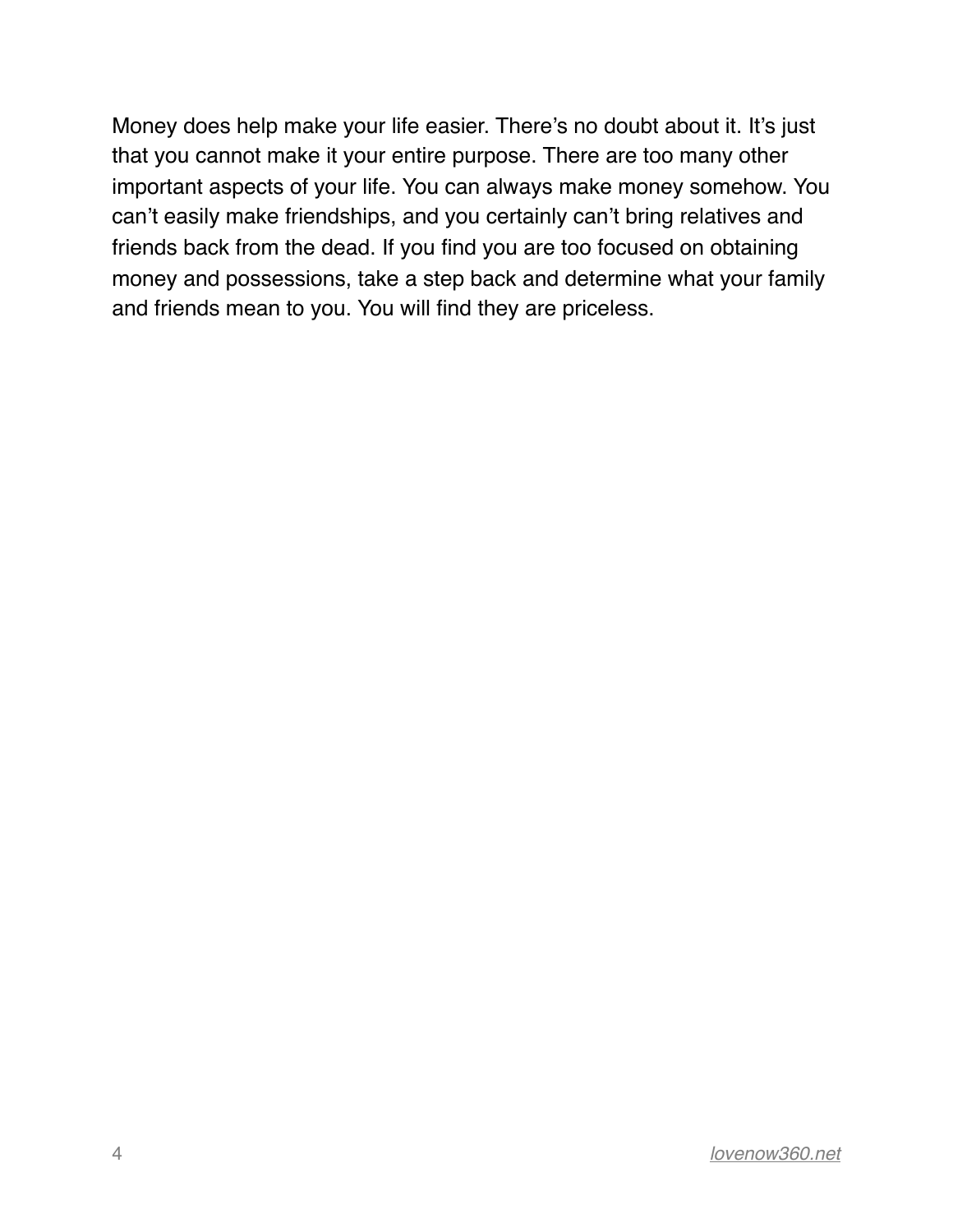## <span id="page-4-0"></span>Using Social Media to Be Appreciative

Social media has invaded everyone's lives. People are willing to share many aspects of their lives on social media, from cute pictures of their cats, to what they had for breakfast. While not everyone appreciates these constant updates, when used correctly, social media can be a great way to show the world all the small things that you appreciate.

If you have never used Pinterest before, start setting up boards about your favorite items. It could be songs of your favorite bands. If you have great recipes that you have tried in your past, create a board for that. You can even set up some of your boards as group boards. You then invite others to post on your boards. The advantage of this is you can find ideas of what others enjoy. You can control who is allowed to join to prevent spammers from infiltrating your boards.

If you insist on posting every meal on social media, consider using Twitter to do this. It's a more forgiving platform as the messages pass through quickly and only contain a small number of characters. Your friends on Facebook are probably not as receptive. Now you know.

While it's great to show your appreciation for the small things using social media, make sure you have the rights to post what you post. People and companies take copyright infringement seriously and posting any picture on a whim can get you into serious trouble. The fines can be hefty, and there have been instances of criminal actions taken against perpetrators. If you search on Google for images and you don't know whether it's okay to use them, likely it's not. Don't take this issue lightly.

You also want to make sure you have permission to post pictures of people. If they are people you know, you can simply ask them with a verbal confirmation. If you wish to post people you don't know, make sure you get a signed release that it's okay to use their image. Never use people's images in a negative light. You wouldn't want them doing that to you so they won't appreciate it either.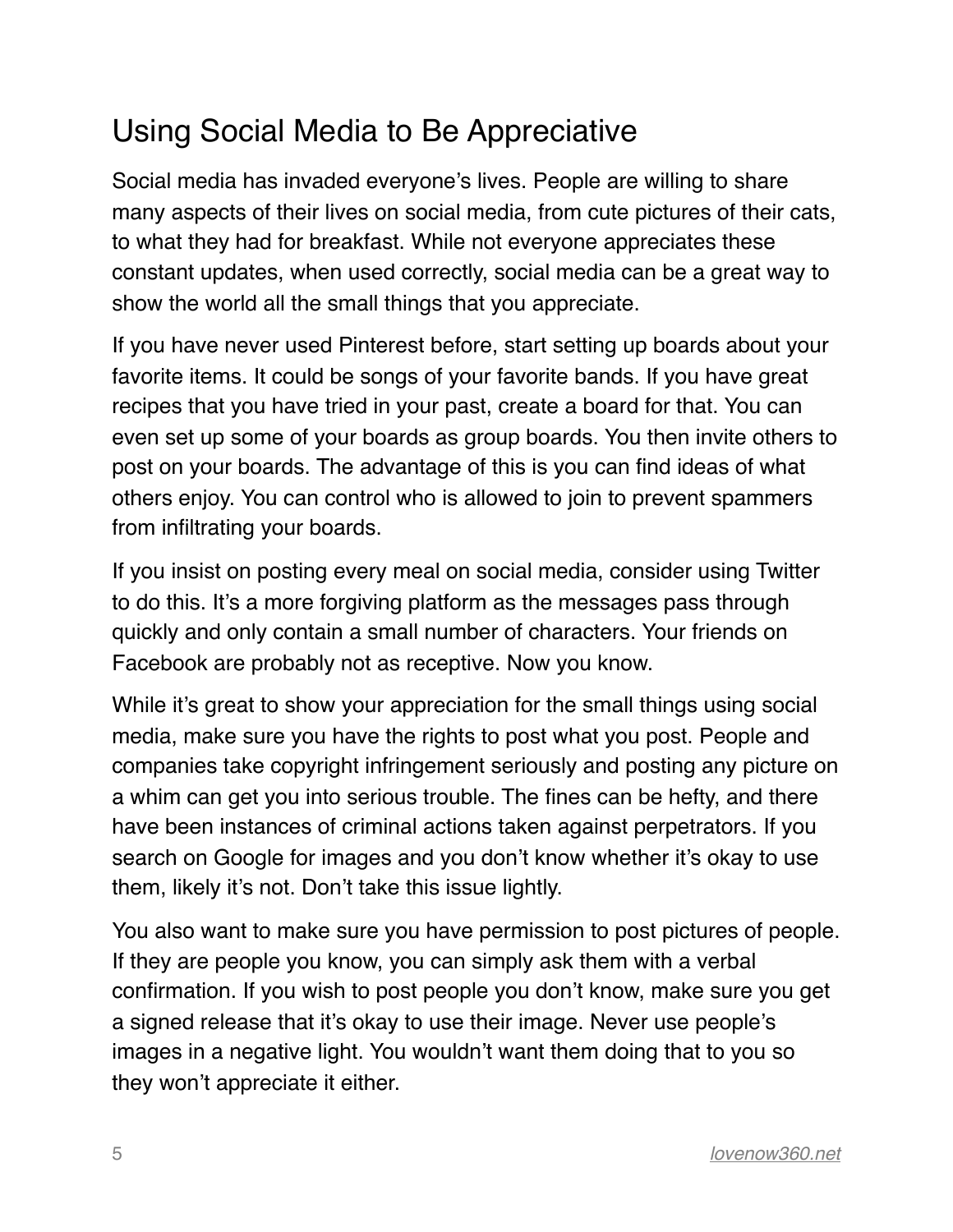Be respectful of what you post on social media. Some media channels may allow you to post inappropriate material, such as nude pictures, etc. However, just because the particular channel allows it doesn't mean you should engage in the practice. If it's not something you are willing to show to your mother than that is probably a good indication it should not go onto social media.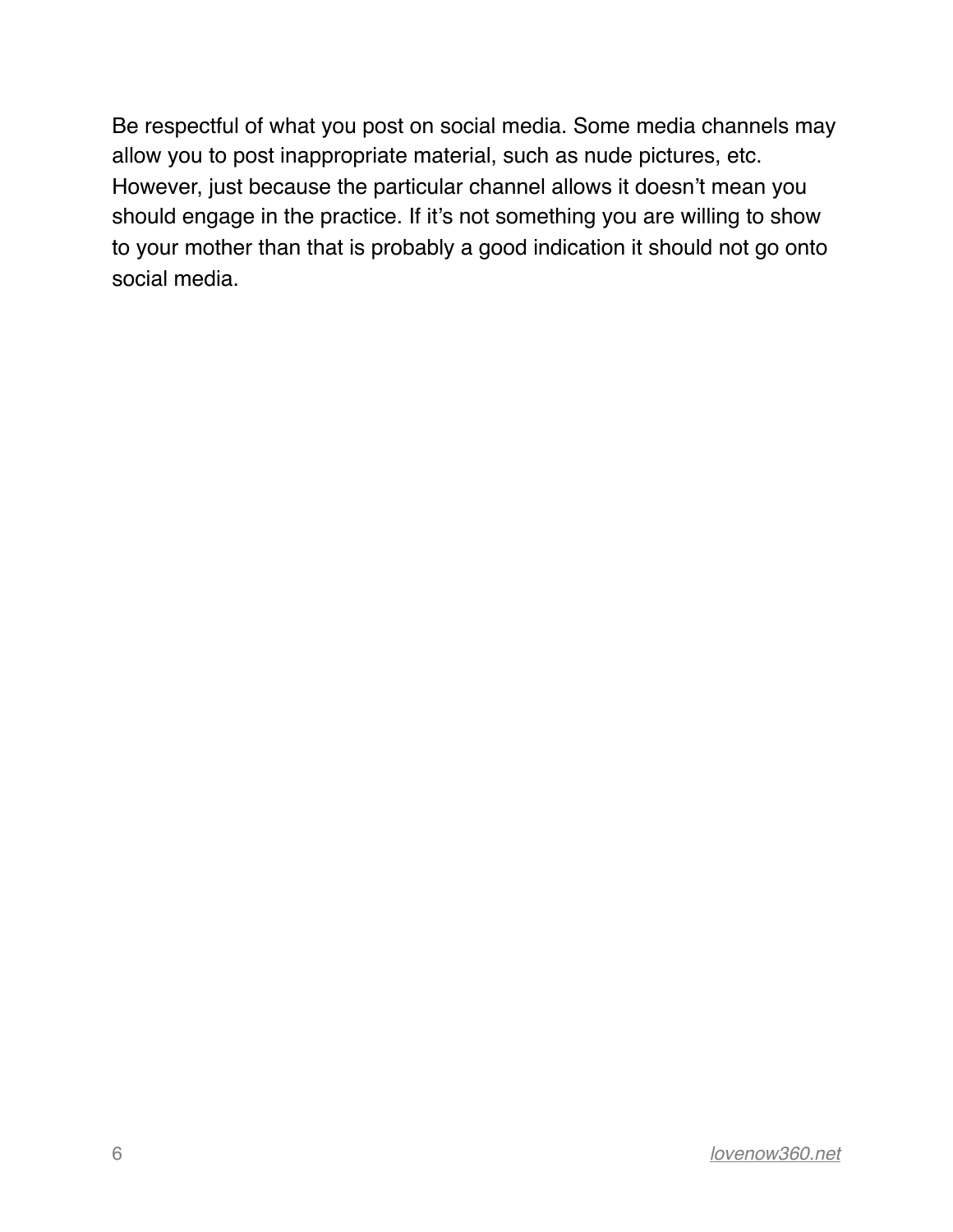### <span id="page-6-0"></span>Project into Your Future

Suppose you could use a crystal ball and know it worked. You gaze into the ball, and it starts to portray your life for the next twenty years. It is showing your future. How would your future look?

While there are no definite ways to peer into the future to date, you do have some control over the process. There are random events that will be beyond your control, and some of them not so pleasant, unfortunately. However, there is much you can do to shape your future.

The point of the exercise is to try and determine if you appreciate the small things in your life. In other words, looking into the crystal ball are you spending time with family or friends, or are you constantly working and not interacting with anyone?

If you choose to work and focus entirely on making money, you may look back on your time and wish you hadn't. There is so much more to life than work. The company you work for is not going to care about you in the future. They will simply replace you with someone younger and less expensive. You aren't as important to them as you make yourself out to be. Everyone is replaceable.

People do need to work. You have to be able to provide for your family. But, you need to determine a balance between working too much and spending precious time with your family and friends. Work and money is something you can always manage to find. Family and friends are irreplaceable as is the time you spend with them.

Another reason to spend time with people is they can also present you with opportunities. For instance, you may not like your career, but you stick with it because the money is good and it's steady work. When you interact with other people, you may find opportunities for work that you'd much prefer. This kind of thing happens quite often. If you spent the majority of your time at your job, you would never discover these opportunities.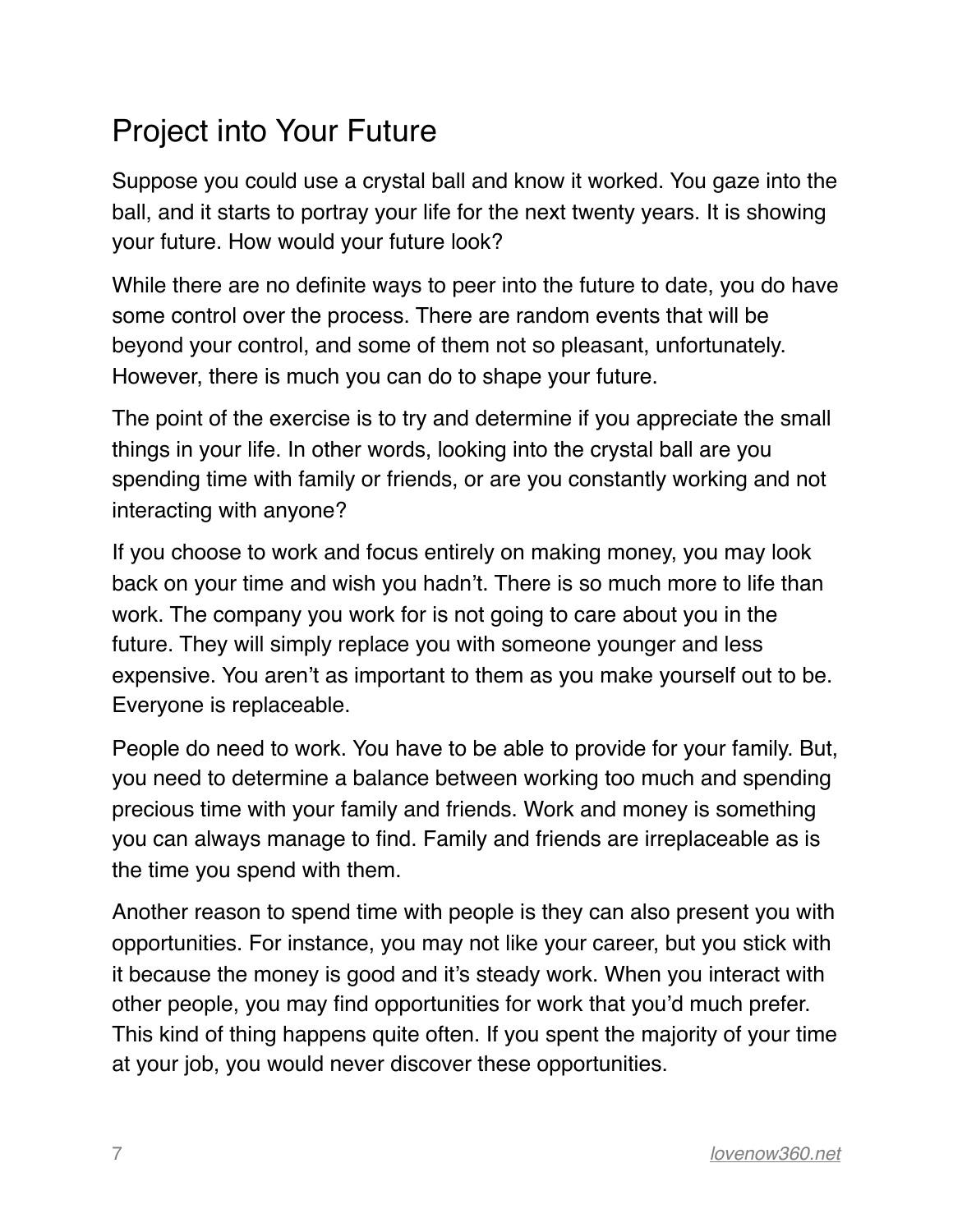Of course, you don't want to make friends just for the opportunities they may have for you. However, friendships often lead to forming new ventures. That is a natural part of the process. More importantly, the comradery of having friends can never be satisfied with a job. It is possible to make good friends at work, but more often these relationships are distant.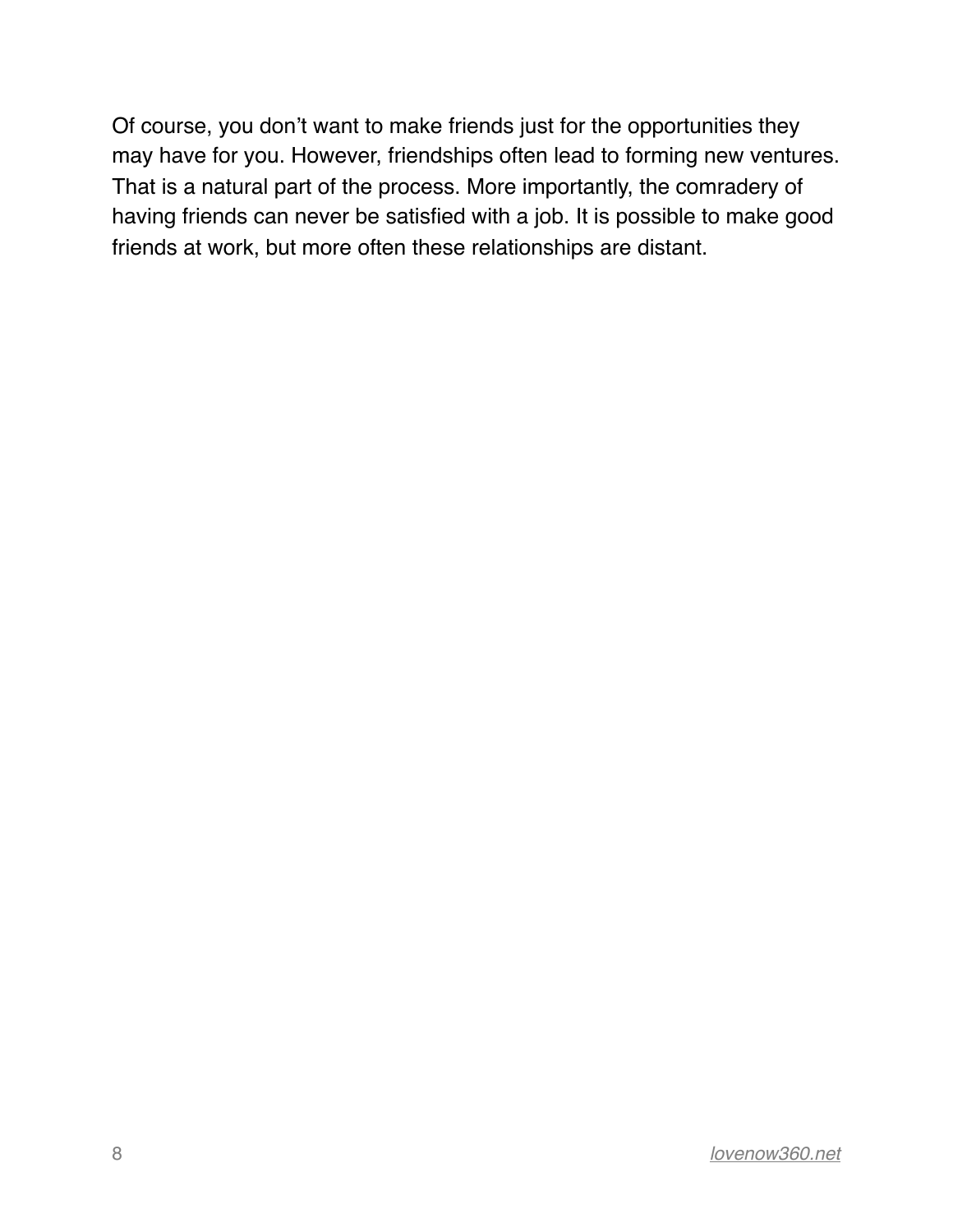## <span id="page-8-0"></span>Show Others to Appreciate the Small Things

If you could help others find appreciation for all the small aspects of life, you make life better for everyone associated with you. People can forget that life has a lot to offer. They become bitter over time. It happens to a lot of people, and they become a drag to be with for any length of time.

You need to set an example for these people. If you aren't grateful for what you have, it will be difficult to show others how to do the same. You don't have to go overboard, but frequently mention how you enjoy your life and give reasons why. Relate experiences about your weekend to your colleagues, and explain why you felt appreciative of those experiences.

Stay as positive as you can, even if the bitter people are negative. That is not easy as negative people can sour the moods of the people around them. But, by keeping a positive outlook, they will have a difficult time justifying their negative behavior.

Sometimes, bitter people just need to talk to someone. They haven't been able to get their problems off their chest. These problems often build, which is why they become bitter. They feel as though no one is listening and no one cares about them. It's not necessary to advise people, and this can be the wrong tactic to use. Simply let the people talk. It will make a world of difference.

Invite them to events after work. It may take some time before they say yes to your invitations. Bitter people often become reclusive. Keep inviting them, and eventually, you may break down their barriers. Don't pressure them. That will make them more reclusive.

Try to learn what activities they like. Get them talking about hobbies, sports, etc. Even if they aren't active in these events, ask about past experiences. When they start talking it may reignite a spark. That can be a great starting point in helping them get through their issues.

Some people will never break down their barriers, and that is unfortunate. They have stopped living their lives, and they don't appreciate any aspect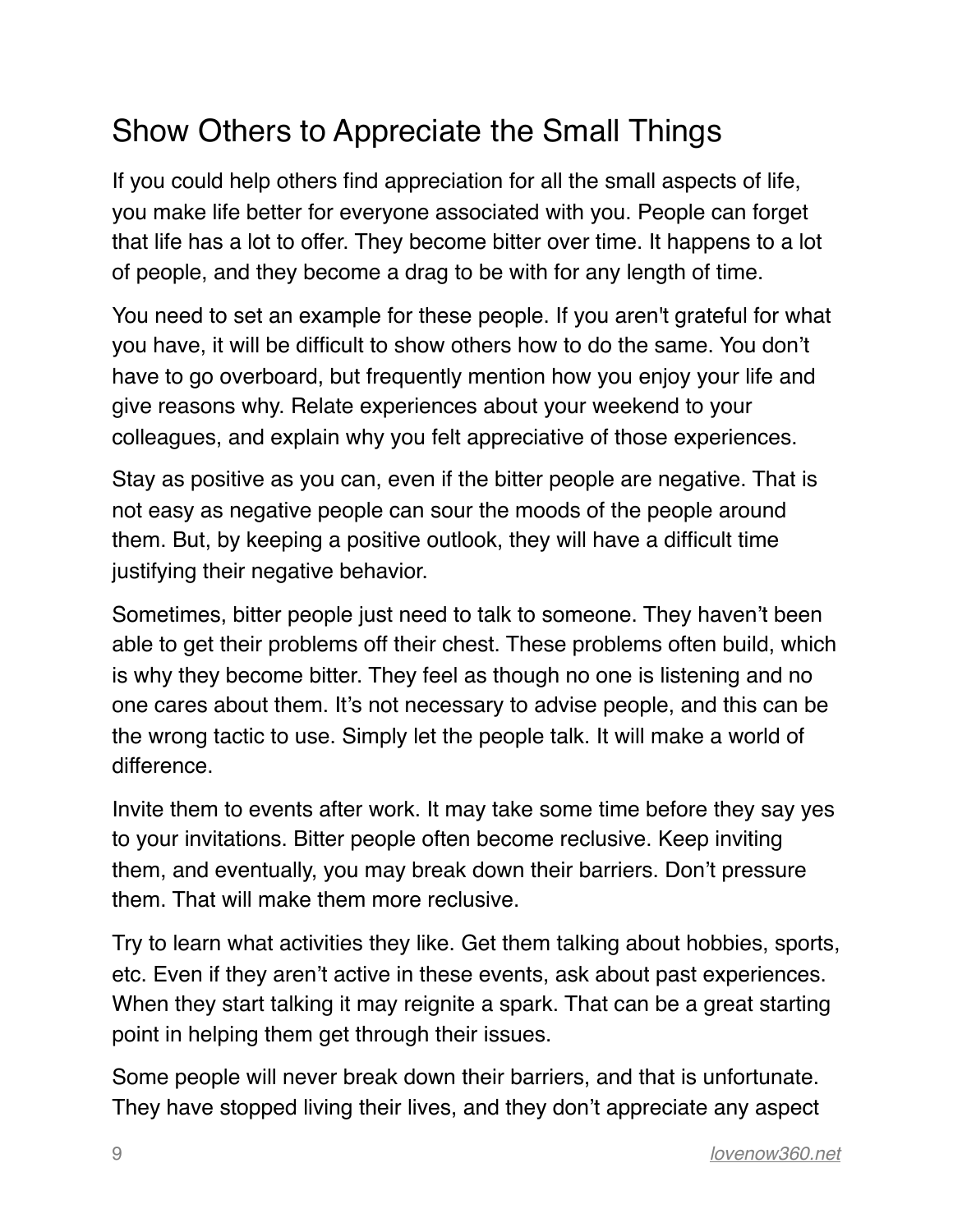of it. However, attempting to help them through their situations can bring around some people. Even if you can change one person's life for the better, you are doing something good. They will also become more pleasant to be around with other people. They may get to the point where they will help others who have lost their way.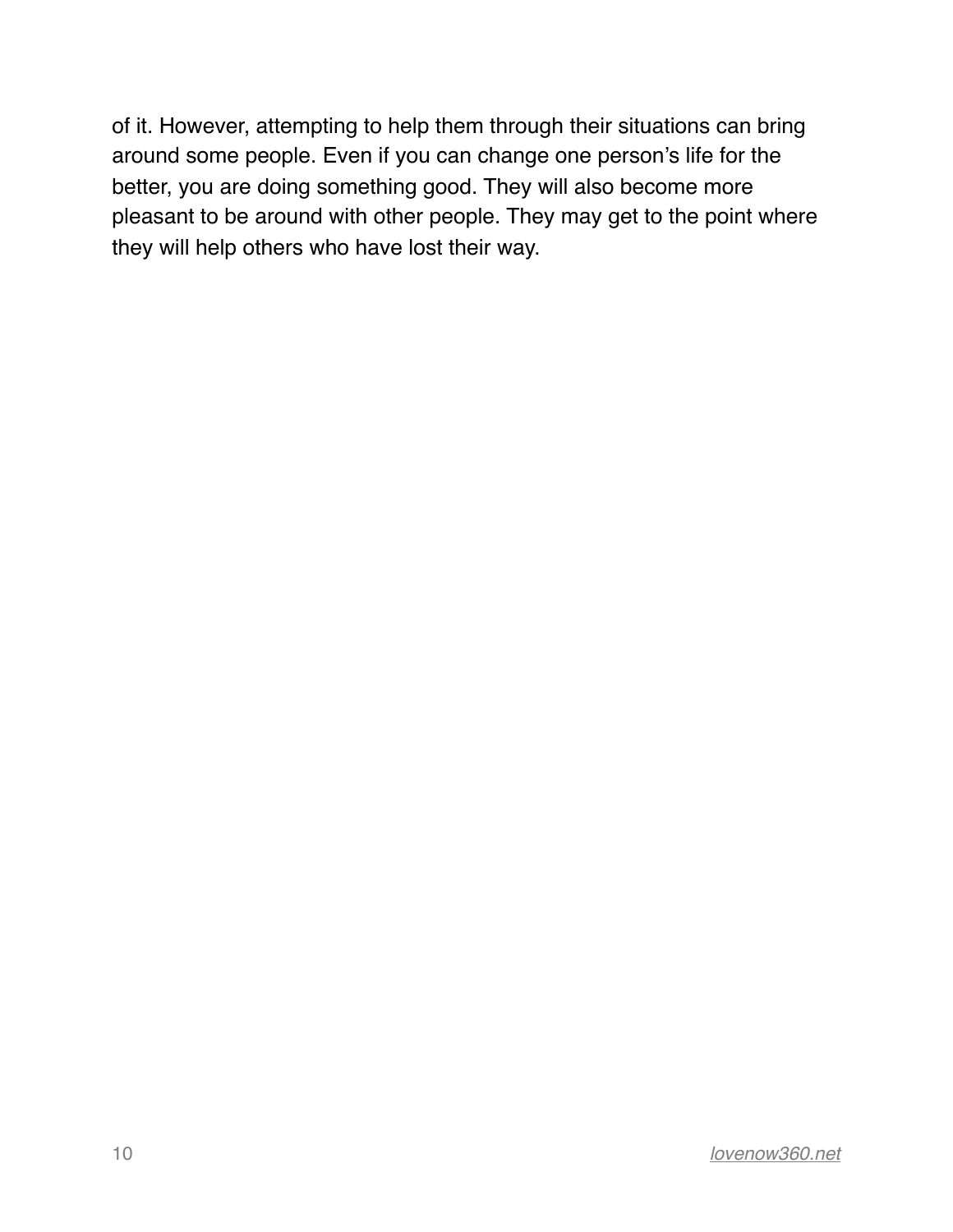## <span id="page-10-0"></span>Being Appreciative Can Lower Your Stress

Did you know that when you appreciate the small items in your life, you are less likely to be stressed out? It makes sense when you think about it. People who are high-strung will get upset about every little item. They don't appreciate these aspects, and it causes them to blow up at every opportunity they get.

Contrast this with people who appreciate the small things. They aren't going to let little situations bother them. In fact, it's those little things that they learn to enjoy and embrace. For instance, at work suppose there is a problem with the shipment of an order. The high-strung individual is going to blow things out of proportion and yell at everyone to get it fixed. The appreciative person is going to calmly figure out how to solve the problem and work with people to make the situation right. They will also think it's not that big of a deal and is happy to have the job they have.

Who would you rather associate with, the high-strung person who doesn't appreciate anything or the person that appreciates everything? It's likely you chose the appreciative person. This person will also be able to handle major issues since he or she is at ease handling the minor ones.

It is true that appreciative people have lower stress than people who are not. However, this is not a way to reduce stress completely. Appreciative people still need to eat correctly and exercise well. These people are probably already doing that because they love life and want to prolong it. Even if there is room for improvement in that area, appreciative people will quickly adapt because they have the right attitude.

If you are hot-headed about every little item, it's time to reevaluate this stance. Be grateful for what you have and who you have. When you take the time to be grateful, you will start to relax as a byproduct of this change. You'll stop jumping to conclusions, and you'll look for ways to solve problems in a relaxed manner.